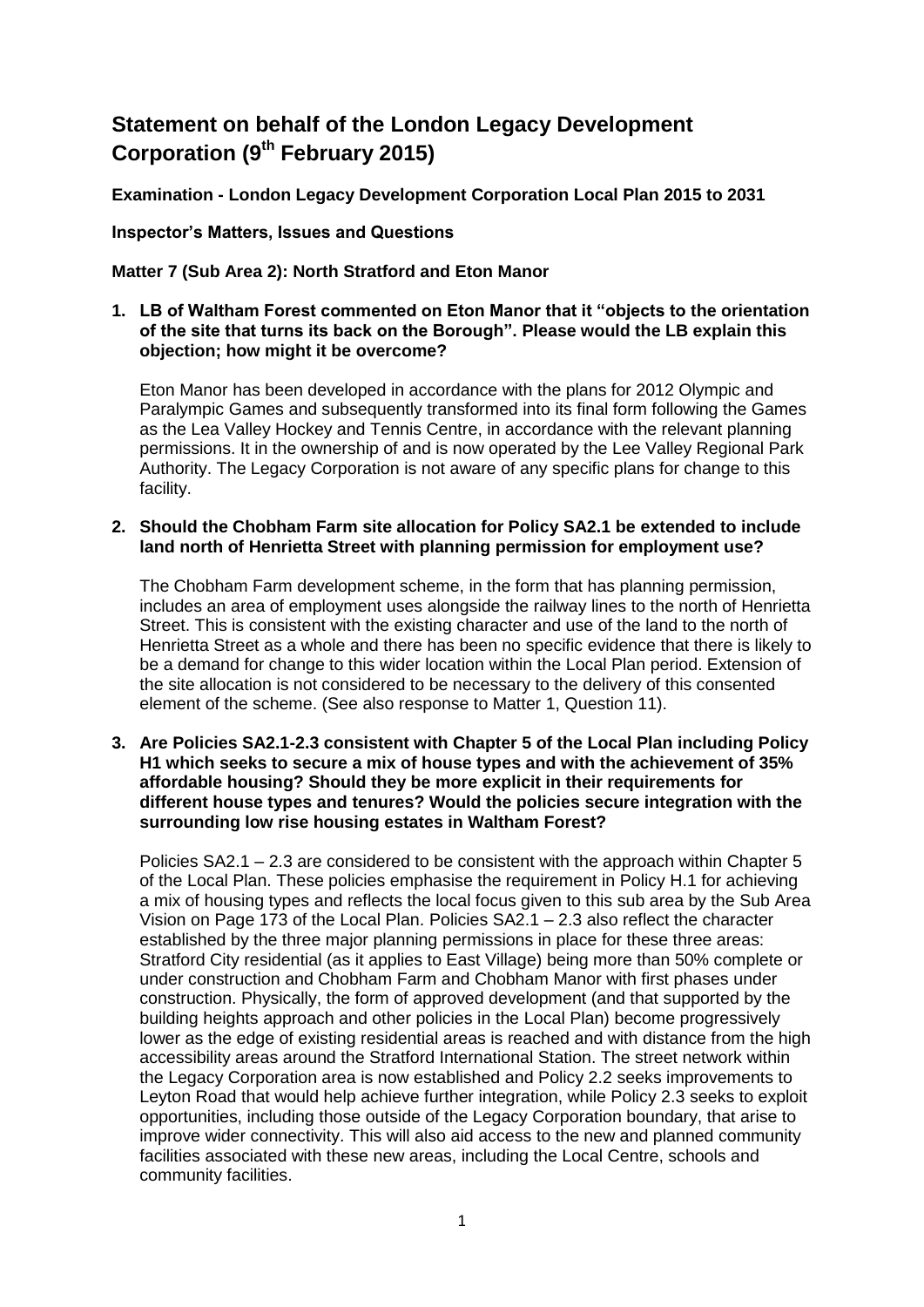**4. Policies SP1 and B1 of the Local Plan support the growth and maintenance of existing businesses and employment uses. Is there a conflict with policies in Sub-Area 2 which, it is claimed, permit the displacement of well and long-established employment uses without clear provision for alternative, appropriate sites?**

It is not considered that a conflict arises between the Sub Area 2 policies and the Policies SP.1 and B.1. Policy B.1(5) in particular is considered to provide a clear set of tests and requirements in the circumstances that a proposal seeks to remove existing employment uses, with 5(e) requiring a relocation strategy where appropriate. While Allocation SA2.1 allocates an area of land which includes existing areas of employment use, this allocation reflects the Strategic Site Allocation currently in place for this location in the Newham Core Strategy 2012 [BPP/02] and the approach in the Stratford Metropolitan Masterplan [BPP/10]. The existing planning permission for the Chobham Farm development that covers this area (12/00146/FUM) establishes the acceptability of the use mix within the site allocation and also requires a relocation strategy for existing business uses in a similar manner to the requirement in Policy B.1.

**5. Should there be more information as to the diversity and balance of community facilities which should be provided (Policies 2.4 and SA2.2)? And is there justification for the criticism that East Village is a new local centre with too much retail space and insufficient other uses to create a lifetime neighbourhood?**

The level of provision of existing and planned community facilities is assessed within the Infrastructure Delivery Plan Study [LEB/20]. Within this sub area a range of new community facilities are either in operation or planned. The all-through Chobham Academy, including playing fields, and the Sir Ludwig Guttmann Health Centre provide (in addition to their education and health roles) community space or community access. The delivery of the community facility required in Site Allocation SA2.3 is also required by the provisions of the Legacy Communities Scheme planning permission S106 Agreement. The Timber Lodge in the north of the Queen Elizabeth Olympic Park, within Sub Area 2, includes community meeting space and access to a range of related activities. Access to these and the legacy sporting venues will be available to existing and new communities in the surrounding area.

Given the above described level of community facility provision within the sub area as a whole, much of which is close to but not directly within the Local Centre boundary, it is considered that there is sufficient provision to help the creation of a lifetime neighbourhood. The extent of the Local Centre boundary has been specifically drawn to define and enable concentration of the local retail provision within this. All of the retail space defined within this has either been built and is ready for occupation or has a planning permission. The site allocations and policies within the sub area part of the plan do not prevent future changes of use to community or other uses appropriate to a local centre should additional demand arise.

## **6. With proposed change no 92 in LD/26, does Table 8 accurately record the prevailing building heights in the sub-area? Should this section of the Local Plan give stronger guidance and more precise limits on the height and massing of new buildings?**

This change has been specifically designed to correct a drafting error and ensure that the principles established by the consented development schemes are reflected.